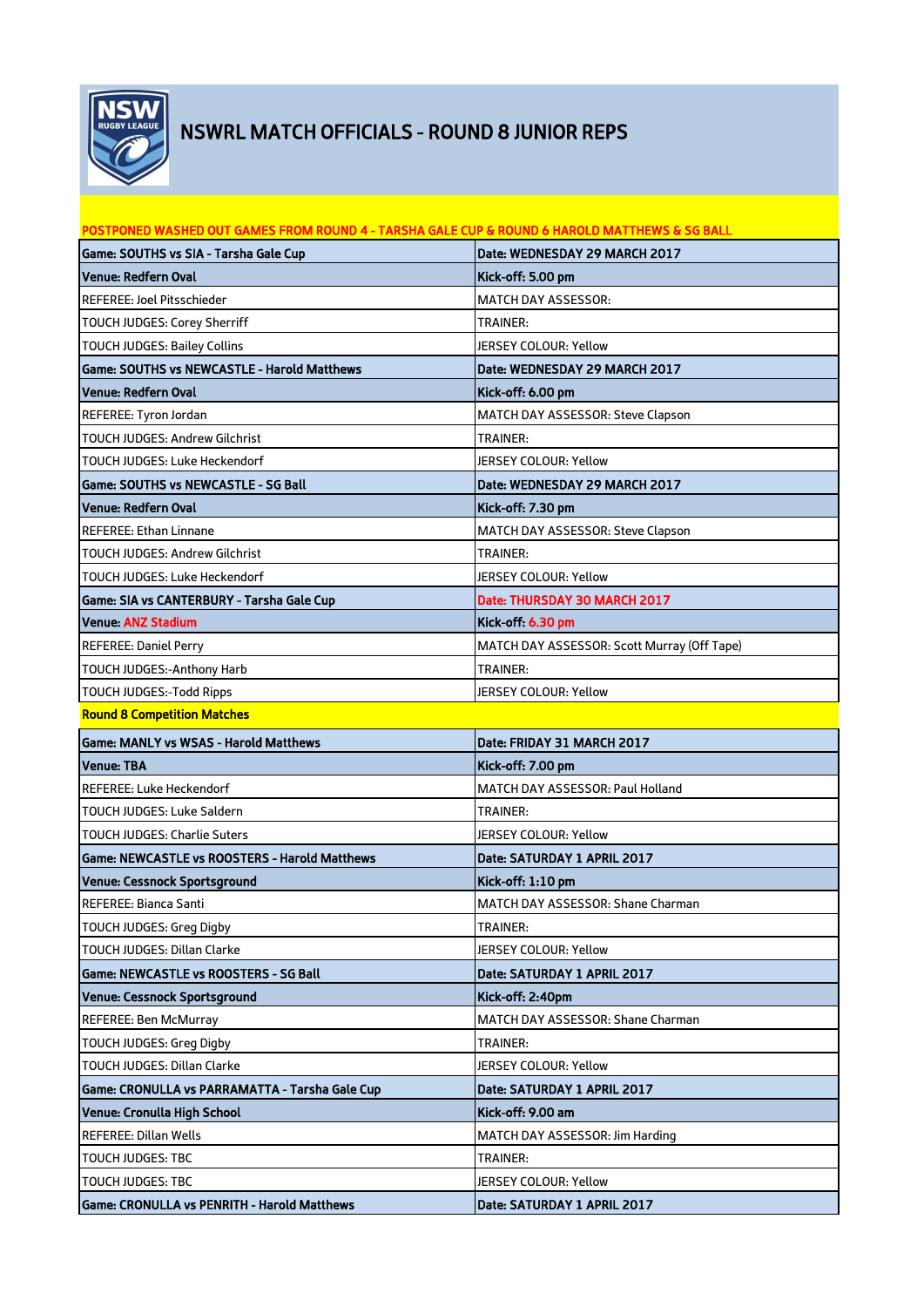| Venue: Cronulla High School                           | Kick-off: 10.00 am                 |
|-------------------------------------------------------|------------------------------------|
| <b>REFEREE: Andrew Gilchrist</b>                      | MATCH DAY ASSESSOR: Scot Murray    |
| <b>TOUCH JUDGES: Dillan Wells</b>                     | <b>TRAINER:</b>                    |
| TOUCH JUDGES: Michael Ford                            | <b>JERSEY COLOUR: Yellow</b>       |
| <b>Game: CRONULLA vs PENRITH - SG Ball</b>            | Date: SATURDAY 1 APRIL 2017        |
| Venue: Cronulla High School                           | Kick-off: 11.30 am                 |
| REFEREE: Nathan Loveday                               | MATCH DAY ASSESSOR: Scot Murray    |
| <b>TOUCH JUDGES: Robert Morey</b>                     | <b>TRAINER:</b>                    |
| TOUCH JUDGES: Michael Ford                            | <b>JERSEY COLOUR: Yellow</b>       |
| Game: WESTS vs SOUTHS - Harold Matthews               | <b>Date: SATURDAY 1 APRIL 2017</b> |
| <b>Venue: Kirkham Park</b>                            | Kick-off: 10.15 am                 |
| REFEREE: Daniel Baird                                 | MATCH DAY ASSESSOR: Steve Clapson  |
| TOUCH JUDGES: Joel Mani                               | <b>TRAINER:</b>                    |
| TOUCH JUDGES: Jason Ndeira                            | <b>JERSEY COLOUR: Yellow</b>       |
| <b>Game: WESTS vs SOUTHS - SG Ball</b>                | Date: SATURDAY 1 APRIL 2017        |
| Venue: Kirkham Park                                   | Kick-off: 11.45 am                 |
| <b>REFEREE: Clayton Wills</b>                         | MATCH DAY ASSESSOR: Steve Clapson  |
| TOUCH JUDGES: Joel Mani                               | <b>TRAINER:</b>                    |
| TOUCH JUDGES: Chris Chalkley                          | JERSEY COLOUR: Yellow              |
| Game: CANTERBURY vs NORTHS - Harold Matthews          | Date: SATURDAY 1 APRIL 2017        |
| Venue: Belmore Sportsground                           | Kick-off: 11.30 am                 |
| <b>REFEREE: Mitch Currie</b>                          | MATCH DAY ASSESSOR: Adam Devcich   |
| TOUCH JUDGES: Todd Ripps                              | TRAINER:                           |
| <b>TOUCH JUDGES: Daniel Perry</b>                     | <b>JERSEY COLOUR: Yellow</b>       |
|                                                       |                                    |
| <b>Game: CANTERBURY vs NORTHS - SG Ball</b>           | Date: SATURDAY 1 APRIL 2017        |
| Venue: Belmore Sportsground                           | Kick-off: 1.00 pm                  |
| REFEREE: Daniel Luttringer                            | MATCH DAY ASSESSOR: Adam Devcich   |
| TOUCH JUDGES: Jack Bird                               | <b>TRAINER:</b>                    |
| TOUCH JUDGES:Blake Williams                           | JERSEY COLOUR: Yellow              |
| <b>Game: CENTRAL COAST vs PARRAMATTA - HMatts</b>     | Date: SATURDAY 1 APRIL 2017        |
| Venue: Morrie Breen Oval                              | Kick-off: 12.00 pm                 |
| REFEREE: Sean Greentree                               | MATCH DAY ASSESSOR: Sean Hampstead |
| TOUCH JUDGES: Tobi Holder                             | <b>TRAINER:</b>                    |
| TOUCH JUDGES: Eric Droguett                           | JERSEY COLOUR: Yellow              |
| <b>Game: CENTRAL COAST vs PARRAMATTA - SG Ball</b>    | Date: SATURDAY 1 APRIL 2017        |
| Venue: Morrie Breen Oval                              | Kick-off: 1.30 pm                  |
| REFEREE: Andrew McRae                                 | MATCH DAY ASSESSOR: Sean Hampstead |
| <b>TOUCH JUDGES: Charlie Suters</b>                   | TRAINER:                           |
| TOUCH JUDGES: Luke Saldern                            | JERSEY COLOUR: Yellow              |
| Game: CANBERRA vs WESTS TIGERS - Tarsha Gale          | <b>Date: SATURDAY 1 APRIL 2017</b> |
| Venue: Raiders Club, Belconnen                        | Kick-off: 11.30 am                 |
| <b>REFEREE: Canberra</b>                              | MATCH DAY ASSESSOR: TBC            |
| TOUCH JUDGES: Canberra                                | <b>TRAINER:</b>                    |
| TOUCH JUDGES: Canberra                                | JERSEY COLOUR: Red                 |
| Game: CANBERRA vs BALMAIN - Harold Matthews           | Date: SATURDAY 1 APRIL 2017        |
| Venue: Raiders Club, Belconnen                        | Kick-off: 12.30 pm                 |
| REFEREE: Ethan Murray                                 | MATCH DAY ASSESSOR: TBC            |
| TOUCH JUDGES: Cody Simmons<br>TOUCH JUDGES: Paul Eden | TRAINER:<br>JERSEY COLOUR: Red     |